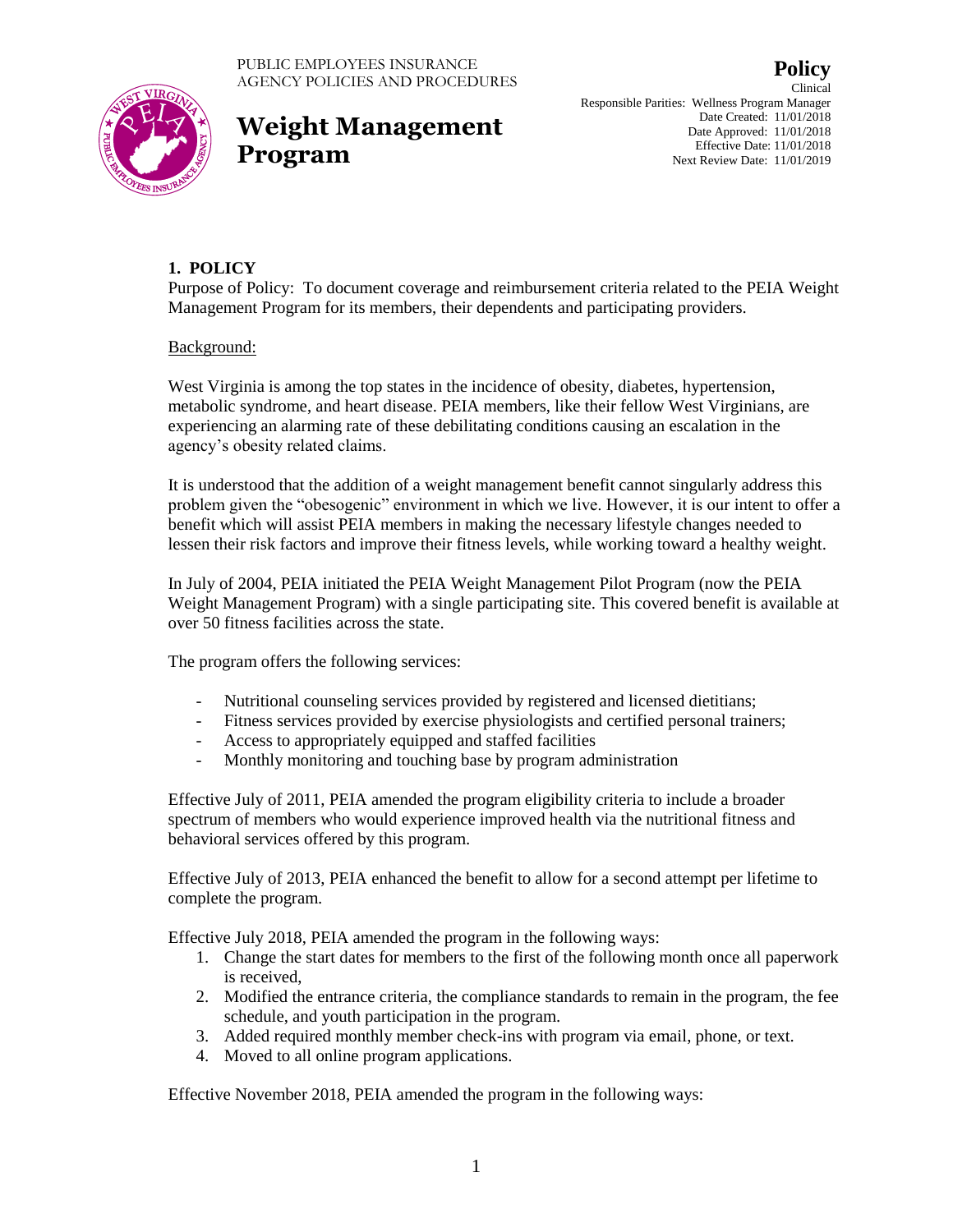

## **Weight Management Program**

**Policy** Clinical Responsible Parities: Wellness Program Manager Date Created: 11/01/2018 Date Approved: 11/01/2018 Effective Date: 11/01/2018 Next Review Date: 11/01/2019

1. The physician/medical provider approval no longer must be submitted in writing. The member acknowledges that the should obtain medical clearance to participate in the program.

### Limitations of Coverage:

Available to PEIA Preferred Provider Benefit (PPB) or COBRA members, this is a twice per lifetime, self-selecting, opt in benefit with a duration of up to two years (twenty-four months) in length. Individuals who cease participation with the program due to medical reasons or pregnancy can resume the program upon medical release. Participants who have ceased their participation for other reasons may resume after a twelve-month waiting period. The second program attempt, available only to those who didn't complete the first attempt, would allow members up to the remaining months of the two-year program. However, if members have completed 18 months in the program, they are ineligible for any further attempt. Changing of facilities is permitted on the second attempt.

#### Eligibility and Access

Effective July 1, 2018, the PEIA Weight Management Program is made available to individuals who have a Body Mass Index of 30 or greater; OR a waist circumference of 35 inches or more for a woman; or 40 inches or more for a man.

Members are deemed ineligible if:

- They had bariatric or lap band surgery within the past ten years.
- They have exhausted their twice per lifetime limit.
- Their physician or nurse practitioner does not release them to safely participate.
- They completed at least 18 months of attempt one.
- They are under the age of 18

Pregnant women are not eligible for the program due to safety concerns. If they become pregnant while in the program, they will receive a medical drop and can return when no longer pregnant with a medical release, resuming the program at the point where they received the medical drop. The member will have the remainder of the 24 months in the program. If the member completed at least 18 months in the program there will be no return to the program.

If a member has a medical situation or pregnancy which prohibits them from participation in the program, they must notify the facility and PEIA to obtain a medical drop. The member will be in the medical drop for up to 90 days. The member must submit a medical release to PEIA to resume participation in the program at the point where they left off within 90 days. To do this, the member goes online and reapplies for the program through the PEIA website. If a medical drop is necessary beyond 90 days, the member must re-apply for the program and will be considered for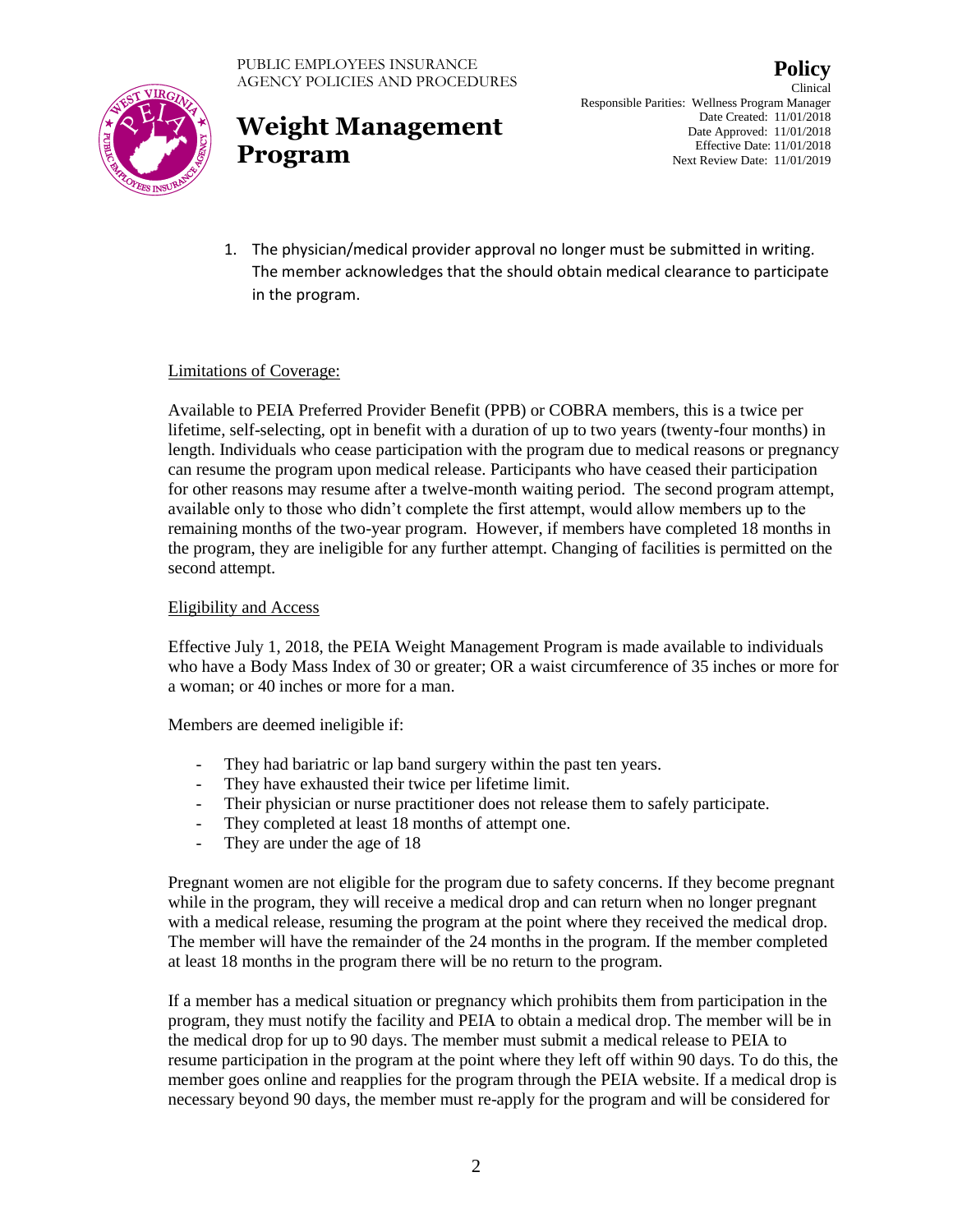

# **Weight Management Program**

**Policy** Clinical Responsible Parities: Wellness Program Manager Date Created: 11/01/2018 Date Approved: 11/01/2018 Effective Date: 11/01/2018 Next Review Date: 11/01/2019

a second attempt. If the member has completed at least 18 months of the program prior to the medical drop, the benefit will be exhausted and there will be no further services available. Although PEIA is working to provide statewide program access, it is not yet available in every county or community in West Virginia. Additionally, this is an in-state program only.

### Enrollment

Interested PEIA members may enroll by using the web-based enrollment application which may be found on the PEIA website: [www.wvpeia.com.](http://www.wvpeia.com/) For questions on the program members may call 1-866-688-7493. . If the applicant meets criteria and is approved for the program, a packet of materials is sent electronically to be completed and returned to PEIA including: informed consent agreement, physical activity acknowledgement form, , health information survey, healthcare insurance coverage notice, compliance acknowledgement, and welcome letter.

### Services Offered

The PEIA Weight Management Program provides nutritional, exercise and behavioral services from recognized professionals within their fields. PEIA has developed a monthly schedule of services and fee schedule which is premised upon individualized assessments and follow ups by the dietitian and exercise physiologists. Personal trainers are to assist the participant with the implementation of their fitness plan. Services are spread throughout the program with encouragement provided to participants to continue attendance for the duration to achieve the best results and a greater likelihood of incorporating new behaviors as a part of their routine.

### Member responsibilities

.

Members are encouraged to CAREFULLY CONSIDER their readiness to participate, since this is a twice-per-lifetime, twenty-four-month, benefit. The program is rigorous and requires a significant time commitment and ability to focus on exercise and nutrition. As a participant, the obligations are as follows:

- To keep all scheduled appointments.
- To provide a minimum of 24 -hour notice prior to any cancellations or agree to pay for a missed appointment.
- To pick one participating facility and not request a transfer unless the member has moved out of the area or there is some other compelling reason. Transfer requests will be considered on a case-by-case basis, and approval is not guaranteed.
- To exercise at the facility a minimum of twice, preferably three times weekly. Members are required to have **10 visits to the facility per month**, inclusive of both professional visits and workouts. This is considered one of the monthly compliance measures.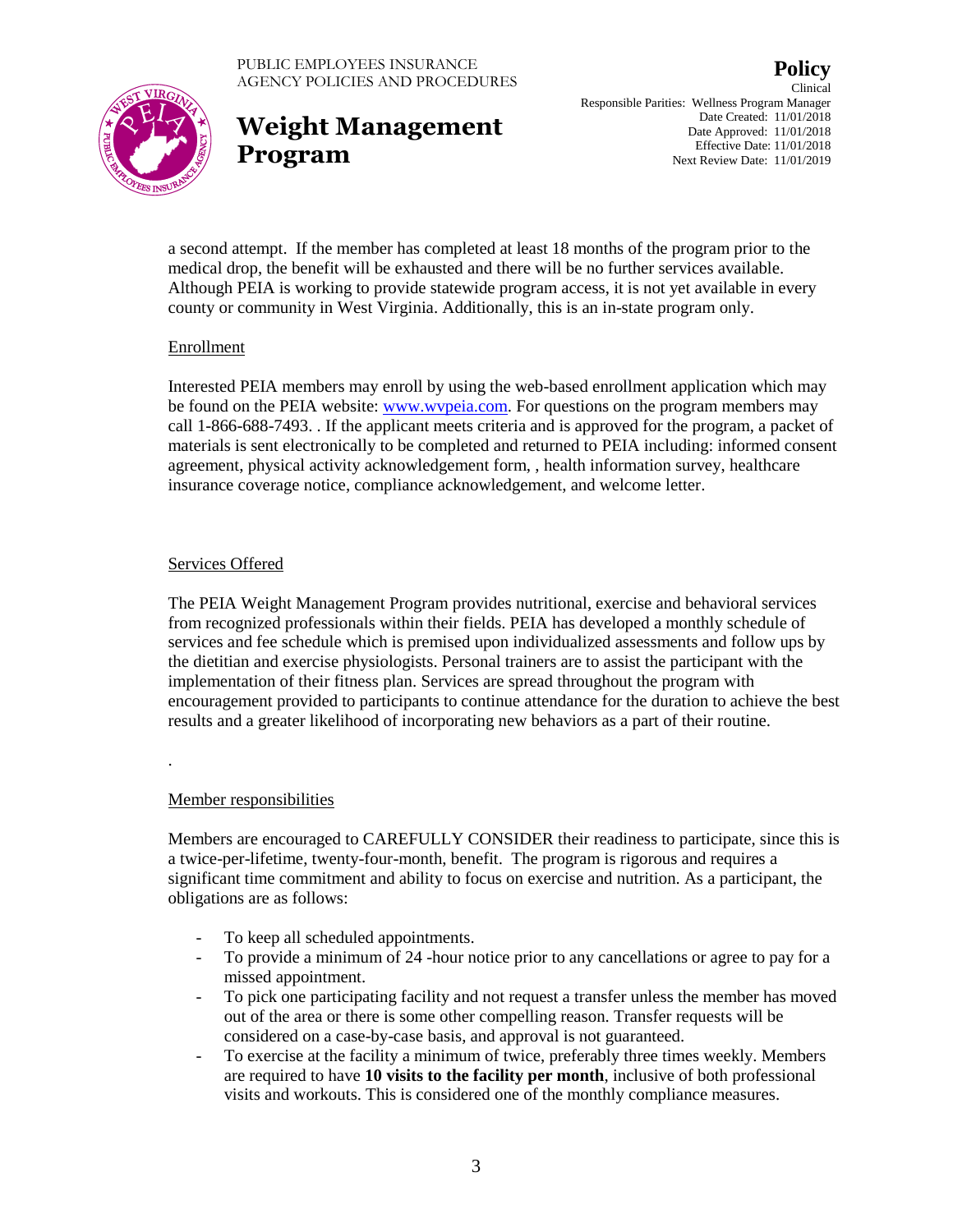



# **Weight Management Program**

Clinical Responsible Parities: Wellness Program Manager Date Created: 11/01/2018 Date Approved: 11/01/2018 Effective Date: 11/01/2018 Next Review Date: 11/01/2019

- To cooperate with the monthly measurements which are to be taken by the staff at the facility. This is considered one of the monthly compliance measures
- To pay the facility copayment when due.
- To keep a food journal to be reviewed by the dietitian and other program staff.
- To notify the monthly staff check- in or PEIA immediately if problems have occurred interfering with participation.
- To work with the professionals in the program to meet the minimum weight loss standards: 2.5% after 3 months in the program, -5% after 6 months in the program, - 10% after 18 months in the program- OR normal BMI  $\&$  waist circumference ( $\leq$ 25/ $\leq$ 35W,  $\langle 25/\langle 40M \rangle$ . This is considered one of the monthly compliance measures
- To participate and respond in a timely manner to monthly check-in with PEIA staff. The member can elect for the check-in to be via email, phone, or text message. This is considered one of the monthly compliance measures.
- To cease using services if their PEIA Preferred Provider Benefit (PPB) or COBRA insurance coverage has terminated (failure to do so will make the participant liable for all program claims incurred after insurance has lapsed).
- To show courtesy and mutual respect to all program staff and fellow participants. Rude or threatening behavior is grounds for dismissal from the program.

### Facility Responsibilities

PEIA Weight Management facilities are recruited by PEIA and its representatives. All participating facilities must agree to:

- To accept the PEIA fee schedule
- To provide required services when due according to the fee schedule. Make-up sessions will not be permitted after July 1, 2018.
- To utilize the required nutrition and exercise professionals for the specified services as delineated by PEIA
- To respect scope of practice guidelines
- To offer reasonably accessible hours of operation
- To utilize PEIA's web-based information system to document participant information in a timely fashion. Staff rely on this information being as up to date as possible
- To collect member copayments when due
- To maintain equipment and the facility to ensure safety and cleanliness
- To have a functioning and easily accessible Automated External Defibrillator at the facility at all times
- To notify PEIA immediately of any change in personnel
- To comply with all requirements of the Healthy Insurance Portability and Accountability Act (HIPAA)
- To utilize the designated method of claims submission; Documentation for services should be entered in the PEIA web-based system by the  $10<sup>th</sup>$  of the following month in order to be processed that month.
- PEIA has a six-month timely filing period. Visits and services entered beyond the timely filing limitation will be denied and may not be billed to the member.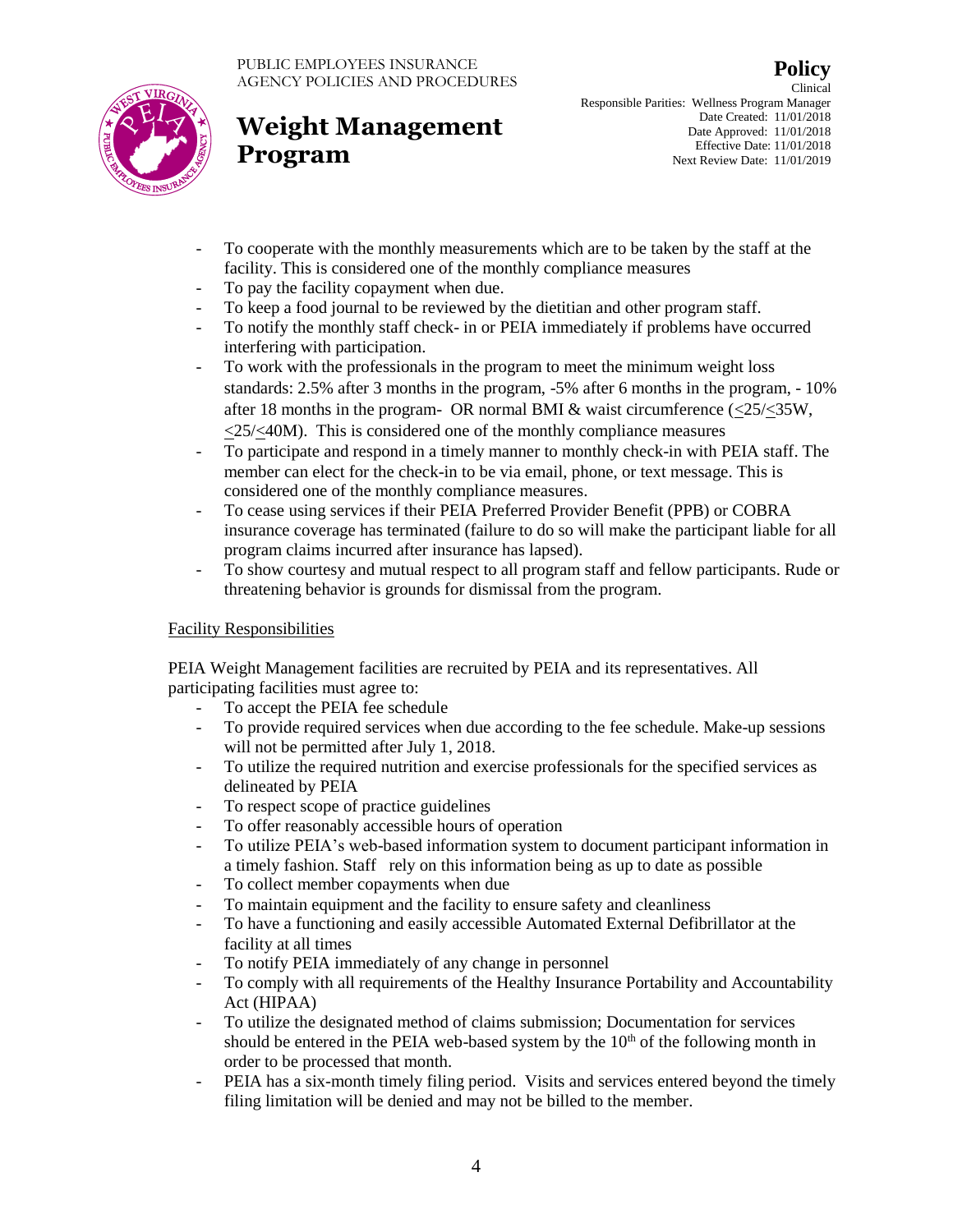



# **Weight Management Program**

Clinical Responsible Parities: Wellness Program Manager Date Created: 11/01/2018 Date Approved: 11/01/2018 Effective Date: 11/01/2018 Next Review Date: 11/01/2019

- Providers may contact Cheryl Jackson with PEIA for billing questions at Cheryl.Jackson@wv.gov.
- To communicate with the PEIA staff s as needed regarding participant progress or obstacles
- To provide services in a sensitive, nondiscriminatory manner to all participants.
- To attend PEIA weight management provider training sessions when offered.

Sites which fail to meet guidelines will be dropped from the program. PEIA has the discretion to drop sites or deny applications of new sites as it is an agency-established network and in no way an entitlement program.

### Reimbursement

PEIA pays for the services of dietitians, exercise physiologists and certified personal trainers per the agency fee schedule. The member copayment of \$20 per month shall serve as payment for facility access. All participating providers receive a copy of the fee schedule and any relevant updates. Balance billing is prohibited. Since PEIA pays all associated weight management claims directly to the facility for services rendered, it is expected that the facility will remit payment to all contracted or staff providers in a timely fashion. PEIA cannot mediate payment issues between the facility and their staff. However, ongoing problems between the facility and staff may be cause for program discontinuation.

Participants with PEIA Plan C (the high deductible plan) must first meet their deductible before PEIA pays any program claims. Plan C members must also pay their \$20 monthly copay to the facility.

### Children and Adolescents

After reviewing historical youth participation in the PEIA Weight Management Program, along with current research and best practices, family support and parental participation seem to be a key factor in the compliance and success of youth. This program is designed for adult weight loss, not pediatric. Beginning July 1, 2018, members must be 18 years or older to be accepted into the PEIA Weight Management Program. Youth currently participating in the program will be permitted to finish the program.

PEIA values the need for an evidence-based program for youth weight loss and prevention. We will be working with West Virginia partners to find an appropriate program to put in place.

To support and encourage youth participation, but not burden youth with the compliance standards, we will work with facilities that are equipped and want to allow youth 16-18 years old to co-participate with a parent in training activities. PEIA Weight Management facilities will declare whether they are "opting in" or "opting out" of youth participation. Facilities that "opt in" to allowing youth to attend and participate in workouts with a parent or guardian may charge the member an additional \$20 copay monthly for the youth access. There will be no reimbursement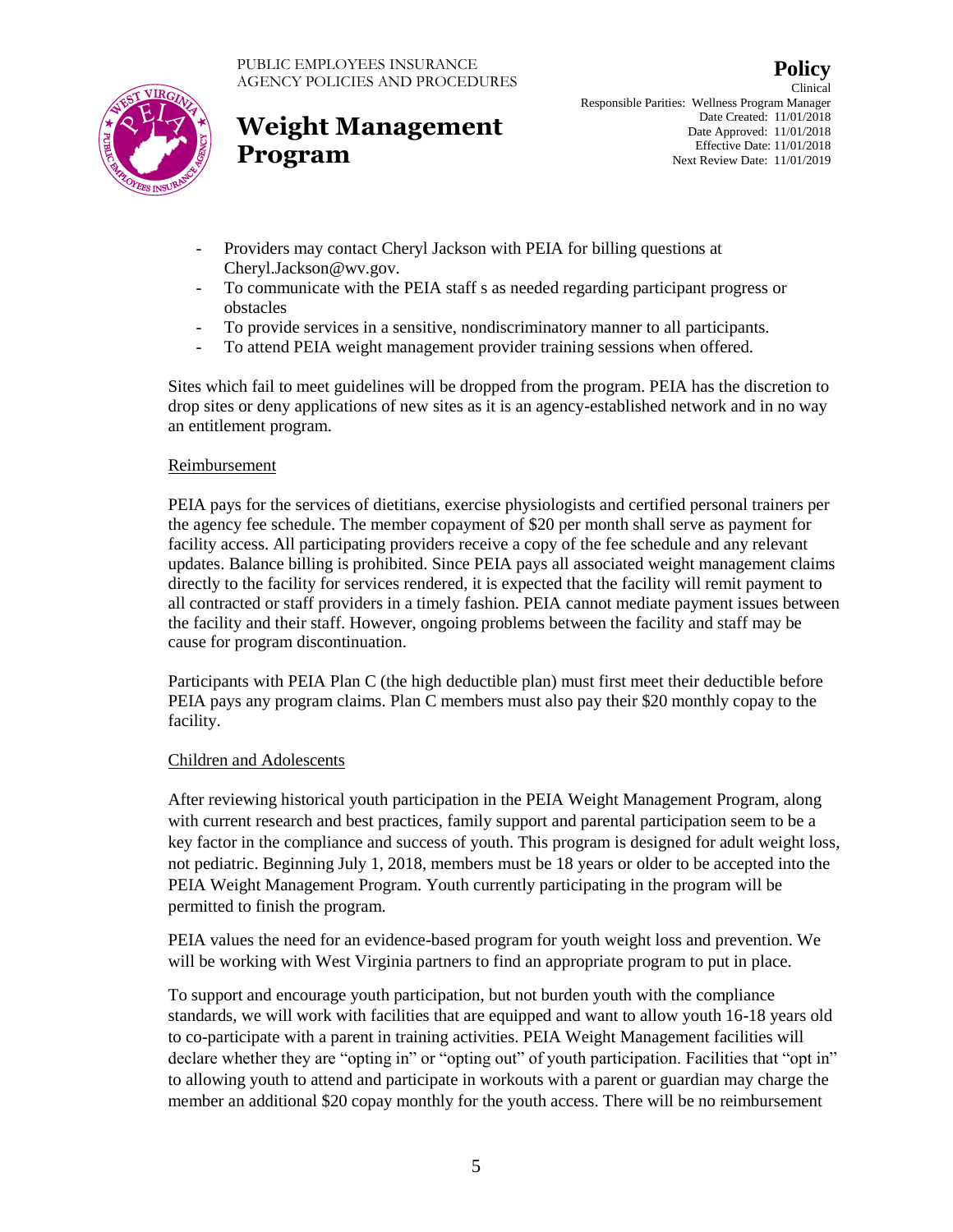

## **Weight Management Program**

**Policy** Clinical Responsible Parities: Wellness Program Manager Date Created: 11/01/2018 Date Approved: 11/01/2018 Effective Date: 11/01/2018 Next Review Date: 11/01/2019

of services for the youth, only the parent. At no time should the youth be provided professional services (registered dietician, exercise physiologist, or personal trainer) without the parent/guardian present.

In addition, members are referred to review the standalone dietician services benefit in the current summary plan description to decide if that might be an appropriate avenue for the youth.

### Compliance checks

PEIA will conduct monthly check-ins and compliance reviews on every member in the program. The checks will involve evaluating member compliance on:

- Attending all professional visits according to fee schedule
- Completing required 10 visits per month to the facility (including professional visits)
- Completion of monthly measurements
- Compliance with weight loss standards of the program at month 4, 7, and 19
- Responding to monthly communication with PEIA

With first episode of non-compliance the member will receive a warning letter. With the second episode of non-compliance the member will be dropped from the program.

Coding and Claim Requirements- all professional visits will be for 4 units or 60 minutes.

#### Dietitian Services

- 97802 Medical Nutrition Therapy: initial assessment and intervention; individual, face to face with patient, each 15 minutes.
- 97803 Medical Nutrition Therapy: reassessment and intervention, individual, face to face with patient, each 15 minutes.

### Exercise Physiologists

S9449 Weight Management sessions, non-physician provider, per session, 15 minute increments. PEIA fee allowance is \$15 per unit or \$60 per hour. Provides for individualized assessments and fitness plans.